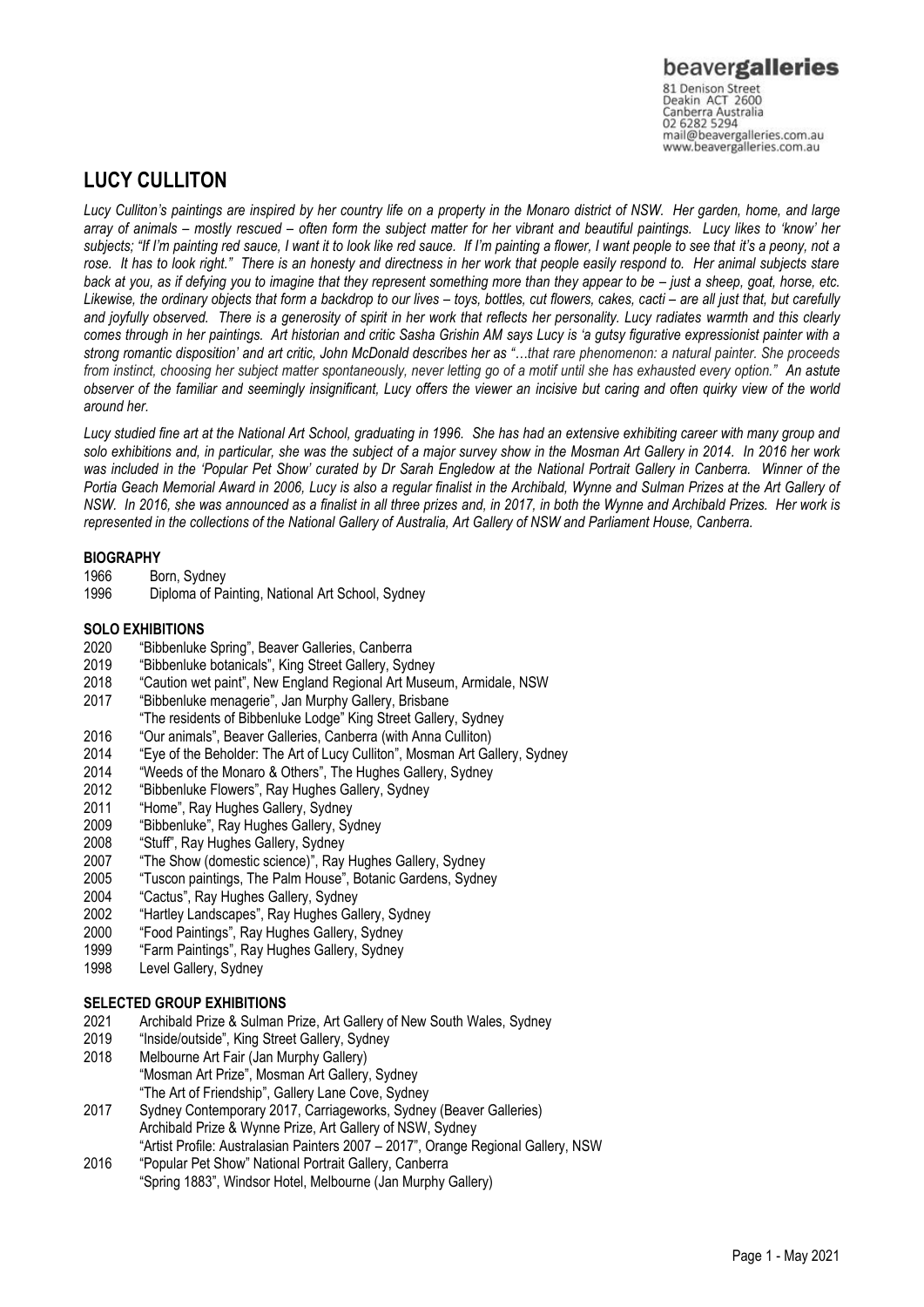# beavergalleries

81 Denison Street<br>Deakin ACT 2600 Canberra Australia mail@beavergalleries.com.au www.beavergalleries.com.au

2013 "Life's a Beach", The Hughes Gallery, Sydney<br>2013 "Paper Trail", The Hughes Gallery, Sydney 2013 "Paper Trail", The Hughes Gallery, Sydney<br>2012 "Fresh from the Studio '12", Ray Hughes G "Fresh from the Studio '12", Ray Hughes Gallery, Sydney. 2011 Archibald Prize, Art Gallery of NSW, Sydney 2010 Sulman Prize, Art Gallery of NSW, Sydney<br>2009 Wynne Prize, Sulman Prize, Art Gallery of I 2009 Wynne Prize, Sulman Prize, Art Gallery of NSW, Sydney "Three Australian Landscapes", Ray Hughes Gallery, Sydney 2008 "On the Heysen Trail", SH Ervin Gallery, Sydney Wynne Prize, Art Gallery of NSW, Sydney Salon des Refuses, SH Ervin Gallery, Sydney<br>2007 Cuisine and Country", touring exhibition, Oran "Cuisine and Country", touring exhibition, Orange Regional Gallery Archibald Prize, Sulman Prize, Art Gallery of NSW, Sydney<br>2006 Portia Geach Memorial Award, S.H. Ervin Gallery, Sydney Portia Geach Memorial Award, S.H. Ervin Gallery, Sydney 2005 Portia Geach Memorial Award, S.H. Ervin Gallery, Sydney 2004 Kedumba Drawing Prize, Blue Mountains, NSW 2003 Archibald Prize, Dobell Prize, Art Gallery of NSW, Sydney 2002 Australian Women Artists 1920-2000, Vanessa Wood Fine Art, Mosman Gallery Artists, Ray Hughes Gallery, Sydney "Drawn Together", Bathurst Regional Gallery, NSW Sulman Prize, Art Gallery of NSW, Sydney Portia Geach Memorial Award, S.H. Ervin Gallery, Sydney Mosman Art Prize, Mosman Regional Art Gallery, Sydney Redlands Art Prize, Mosman Regional Art Gallery, Sydney 2000 Portia Geach Memorial Award, S.H. Ervin Gallery, Sydney "Australian Landscape", Ray Hughes Gallery, Sydney "Thinking Aloud...A drawing show", Ray Hughes Gallery, Sydney 1999 Portia Geach Memorial Award, S.H. Ervin Gallery, Sydney Group Show, Ray Hughes Gallery, Sydney 1998 Gallery Fund Raiser, Herringbone Gallery, Sydney Dog Show, First Gallery, Sydney Crickart, Bat and Ball Hotel, Sydney Body of work, First Gallery, Sydney Alcart, Bat and Ball Hotel, Sydney

Archibald Prize & Sulman Prize & Wynne Prize, Art Gallery of NSW, Sydney

2013 "Three Australian Landscapes", The Hughes Gallery, Sydney<br>2013 "Life's a Beach", The Hughes Gallery, Sydney

 Crickart (travelling), The Don Bradman Museum, Bowral 1997 Diptych, Level Gallery, Sydney Crickart, Bat and Ball Hotel, Sydney Lucy Culliton, Lorna Gear, Level Gallery, Sydney Alcart, Bat and Ball Hotel, Sydney Triptych, Level Gallery, Sydney It's A Guitar Shaped Word II

### **AWARDS / COMMISSIONS**

- 2021 Finalist, Archibald Prize, Art Gallery of NSW, Sydney
- Finalist, Sulman Prize, Art Gallery of NSW, Sydney
- 2018 Finalist, Shirley Hannan National Portrait Award
- Finalist, Wynne Prize, Art Gallery of NSW, Sydney
- Finalist, Archibald Prize, Art Gallery of NSW, Sydney
- 2016 Finalist, Archibald Prize, Sulman Prize, Wynne Prize, Art Gallery of NSW, Sydney
- 2011 Finalist, Archibald Prize, Art Gallery of NSW, Sydney
- 2010 Finalist, Sulman Prize, Art Gallery of NSW, Sydney
- 2009 Finalist, Wynne Prize, Sulman Prize, Art Gallery of NSW, Sydney
- 2008 Finalist, Wynne Prize, Art Gallery of NSW, Sydney
- 2007 Finalist, Archibald Prize, Sulman Prize, Art Gallery of NSW, Sydney
- 2006 Dubbo Lexis Mortima Prize Winner, Portia Geach Memorial Award, S.H. Ervin Gallery, Sydney